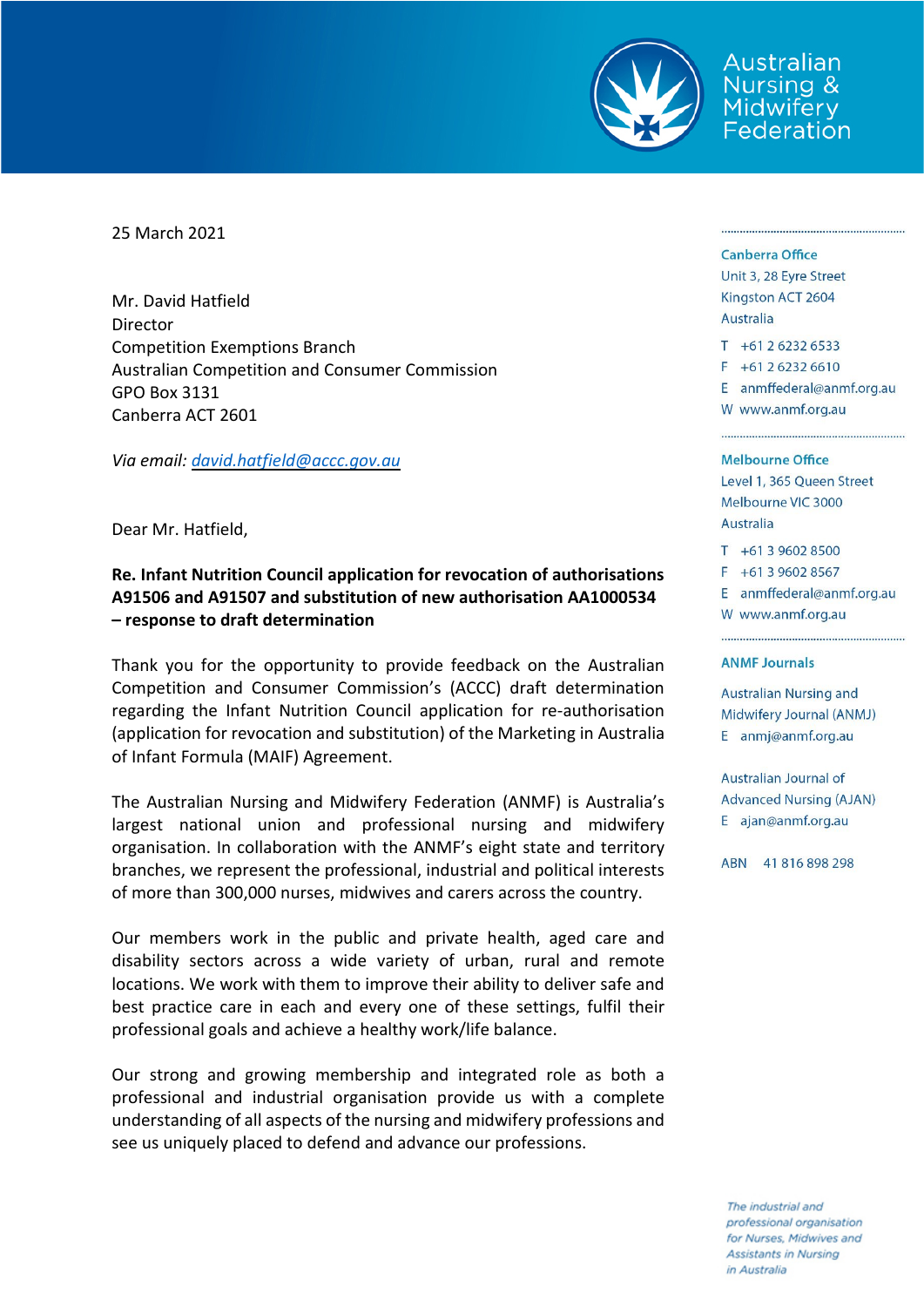

Through our work with members, we aim to strengthen the contribution of nursing and midwifery to improving Australia's health and aged care systems, and the health of our national and global communities.

Nationally, the ANMF represents the largest number of midwives in the country of any organisation, with more than 20,000 midwife members. This accounts for more than 75% of the 26,380 midwives employed in midwifery in Australia.<sup>[1](#page-1-0)</sup> We also represent the interests of maternal, child and family health nurses and nurses working in general practice, both areas of nursing where our members are providing information to consumers on infant and young child feeding.

The ANMF supports a reduction of the re-authorisation period as identified in the draft determination. However, the request the proposed five years be further reduced to 2 years, to align with the Australian National Breastfeeding Strategy<sup>[2](#page-1-1)</sup> "review of the regulatory arrangements for restricting marketing of breastmilk substitutes" (p34).

The ANMF also welcomes and supports the ACCC's draft determination to impose a condition that extends the limitations on advertising set out in Clause 5(a) of the MAIF Agreement to apply to all breastmilk substitutes, including toddler milk.

The draft determination appropriately acknowledges the research demonstrating consumers do not differentiate between advertising for infant formula and toddler milk and the subsequent negative effect of infant formula promotion through toddler milk marketing.<sup>[3](#page-1-2)</sup> It does not however acknowledge the detrimental impact of toddler milk advertising on the protection and promotion of breastfeeding for children over 12 months of age.

Optimal nutrition in the first 2 years of a child's life is seen as particularly important for lowering morbidity, mortality, and long-term chronic disease<sup>[4](#page-1-3)</sup>. Breastfeeding and human breastmilk have a pivotal role in this optimal nutrition not only in the first year of life but also into toddlerhood offering significant public health advantages over other milks. Despite the Infant Nutrition Council's statement that toddler milks are different to the breastmilk substitutes targeted at infants, and are designed as an alternative to milks other than breastmilk (e.g. cow's milk, goat's milk, soymilks), they are in fact a replacement for breastfeeding and breastmilk.

<span id="page-1-0"></span> <sup>1</sup> Australian Government Department of Health (2020). Midwifery Workforce Factsheet 2019, Available at: <https://hwd.health.gov.au/assets/Midwife%202019.pdf>

<span id="page-1-1"></span><sup>&</sup>lt;sup>2</sup> Australian Government Department of Health (2020). Breastfeeding. Available at:

<span id="page-1-2"></span><https://www1.health.gov.au/internet/main/publilhsing.nsf/Content/health-pubhlth-strateg-brfeed-index.htm> 3 Berry N, Jones S & Iverson D (2011). Toddler milk advertising in Australia: Infant formula advertising in disguise? Australasian Marketing Journal. 20(1):24–27.

<span id="page-1-3"></span><sup>&</sup>lt;sup>4</sup> World Health Organisation (2020). Infant and young child feeding. Available at: [https://www.who.int/news](https://www.who.int/news-room/fact-sheets/detail/infant-and-young-child-feeding#:%7E:text=The%20first%202%20years%20of,and%20fosters%20better%20development%20overall)[room/fact-sheets/detail/infant-and-young-child-](https://www.who.int/news-room/fact-sheets/detail/infant-and-young-child-feeding#:%7E:text=The%20first%202%20years%20of,and%20fosters%20better%20development%20overall)

[feeding#:~:text=The%20first%202%20years%20of,and%20fosters%20better%20development%20overall](https://www.who.int/news-room/fact-sheets/detail/infant-and-young-child-feeding#:%7E:text=The%20first%202%20years%20of,and%20fosters%20better%20development%20overall)